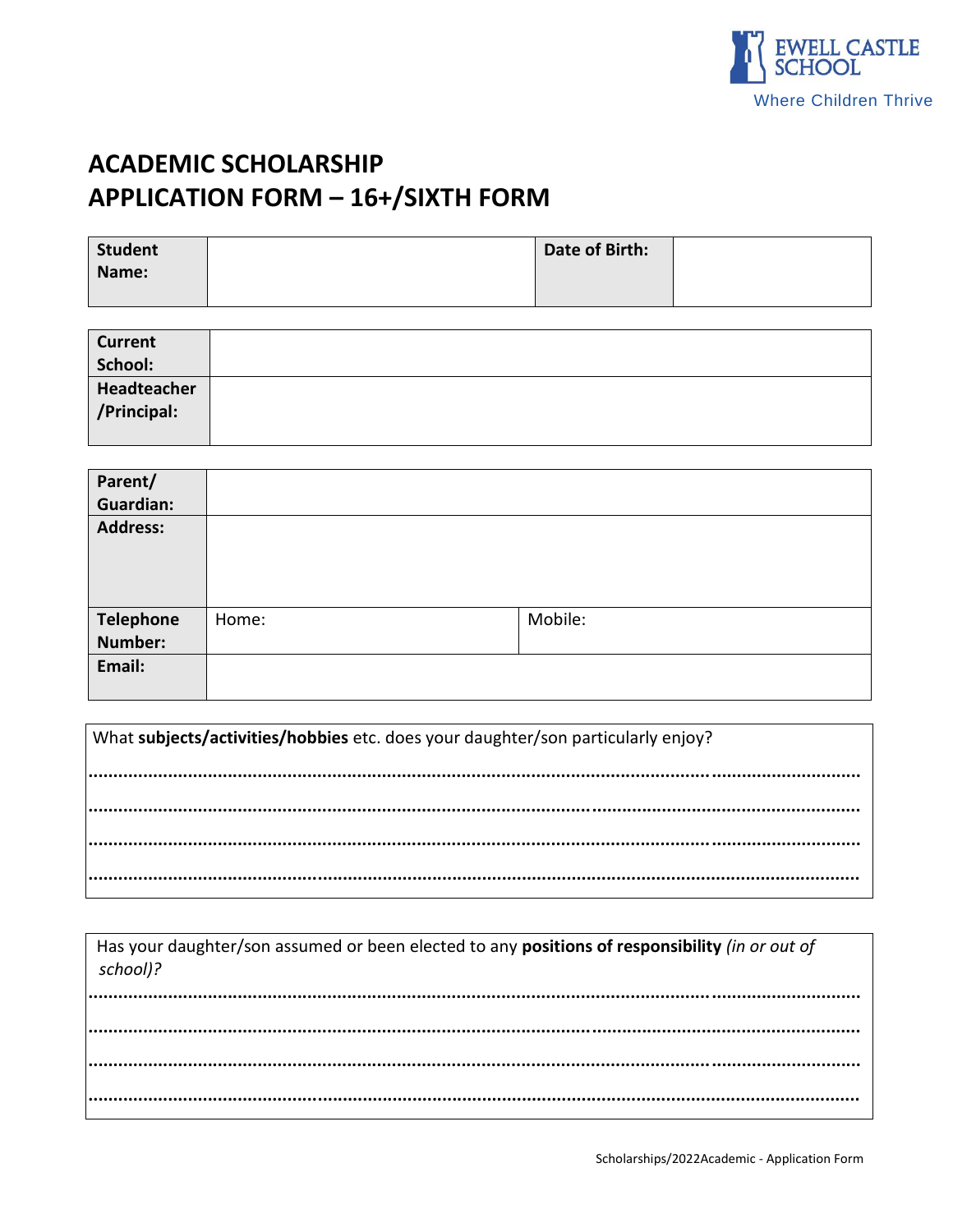

| Please state which TWO subject papers the candidate would like to sit                    |  |  |  |  |  |
|------------------------------------------------------------------------------------------|--|--|--|--|--|
| (subjects should be ones that the candidate intends to study at A Level)                 |  |  |  |  |  |
|                                                                                          |  |  |  |  |  |
|                                                                                          |  |  |  |  |  |
|                                                                                          |  |  |  |  |  |
|                                                                                          |  |  |  |  |  |
| I certify that the information and statements contained in this application are correct. |  |  |  |  |  |
|                                                                                          |  |  |  |  |  |
| Signed:                                                                                  |  |  |  |  |  |

**Name: ..................................................................................** *(please print)*

**Date: ...................................................................................**

All applications should be returned to the Admissions Department **by Monday 18 th October 2021**.

Admissions Department Ewell Castle School Church Street Ewell KT17 2AW